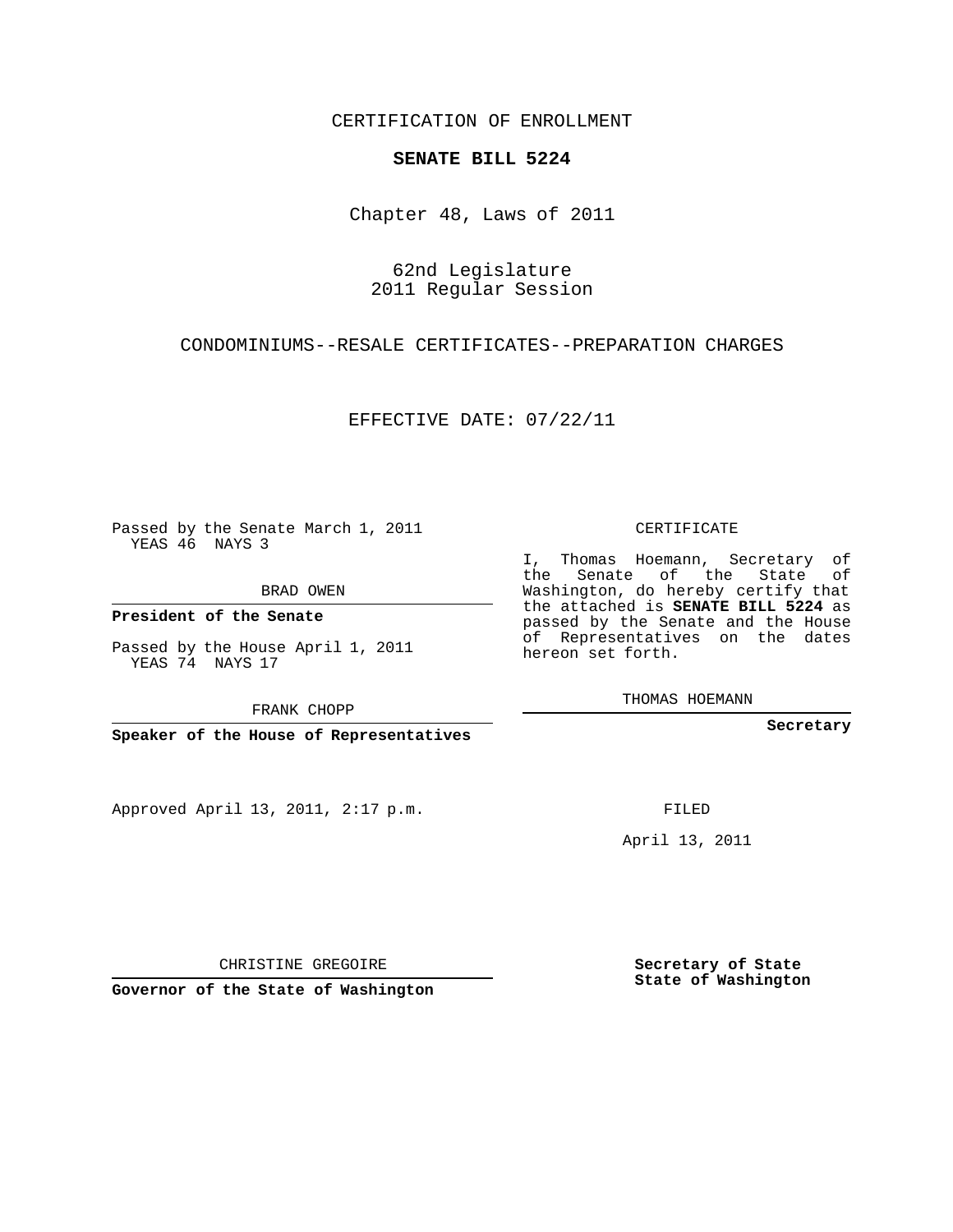## **SENATE BILL 5224** \_\_\_\_\_\_\_\_\_\_\_\_\_\_\_\_\_\_\_\_\_\_\_\_\_\_\_\_\_\_\_\_\_\_\_\_\_\_\_\_\_\_\_\_\_

\_\_\_\_\_\_\_\_\_\_\_\_\_\_\_\_\_\_\_\_\_\_\_\_\_\_\_\_\_\_\_\_\_\_\_\_\_\_\_\_\_\_\_\_\_

Passed Legislature - 2011 Regular Session

## **State of Washington 62nd Legislature 2011 Regular Session**

**By** Senators Hobbs and Fraser

Read first time 01/18/11. Referred to Committee on Financial Institutions, Housing & Insurance.

 AN ACT Relating to preparation charges for condominium resale 2 certificates; and amending RCW 64.34.425.

BE IT ENACTED BY THE LEGISLATURE OF THE STATE OF WASHINGTON:

 **Sec. 1.** RCW 64.34.425 and 2008 c 115 s 11 are each amended to read as follows:

 (1) Except in the case of a sale where delivery of a public offering statement is required, or unless exempt under RCW 64.34.400(2), a unit owner shall furnish to a purchaser before execution of any contract for sale of a unit, or otherwise before conveyance, a resale certificate, signed by an officer or authorized agent of the association and based on the books and records of the association and the actual knowledge of the person signing the certificate, containing:

 (a) A statement disclosing any right of first refusal or other restraint on the free alienability of the unit contained in the declaration;

 (b) A statement setting forth the amount of the monthly common expense assessment and any unpaid common expense or special assessment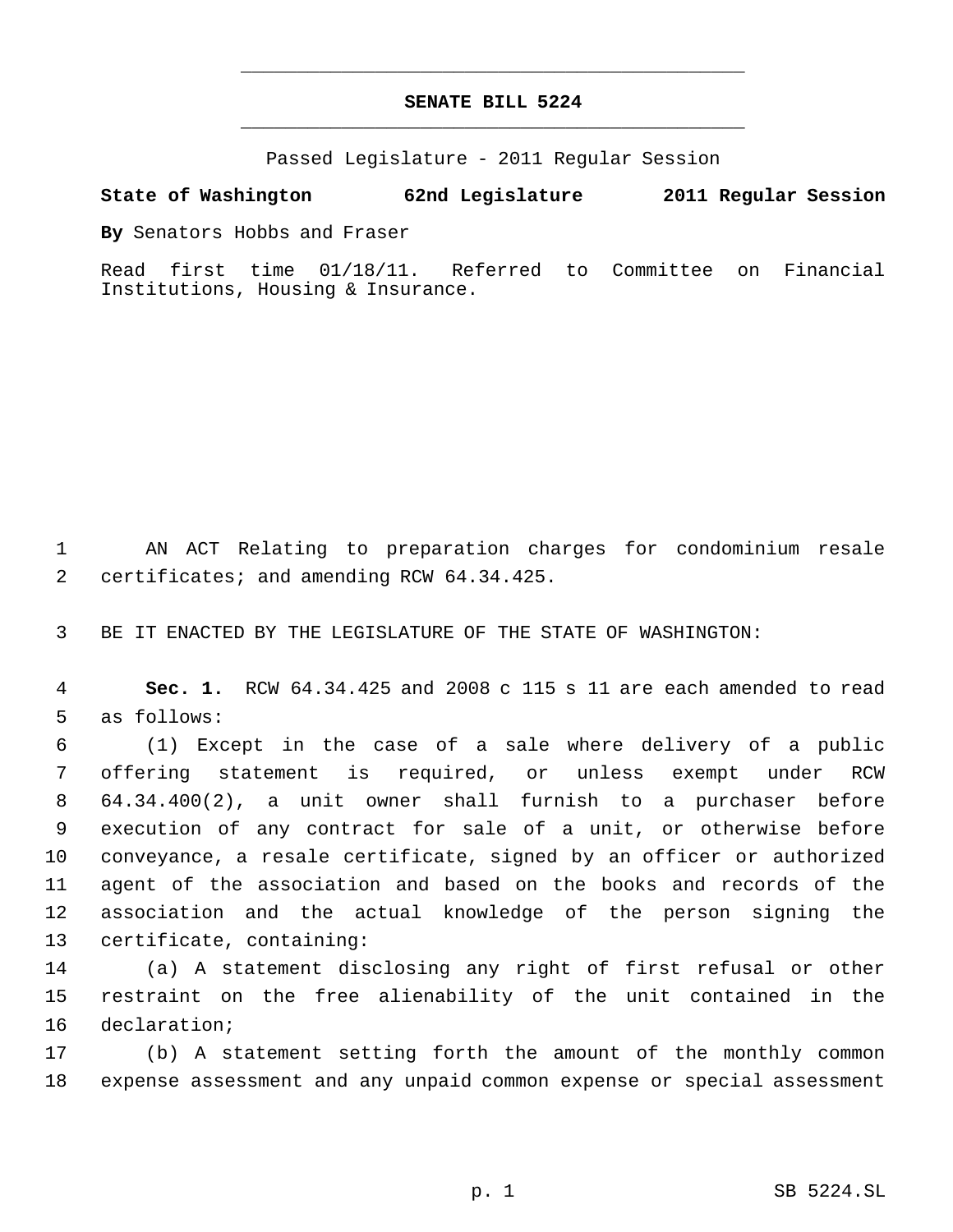currently due and payable from the selling unit owner and a statement of any special assessments that have been levied against the unit which have not been paid even though not yet due;

 (c) A statement, which shall be current to within forty-five days, of any common expenses or special assessments against any unit in the condominium that are past due over thirty days;

 (d) A statement, which shall be current to within forty-five days, of any obligation of the association which is past due over thirty days;

(e) A statement of any other fees payable by unit owners;

 (f) A statement of any anticipated repair or replacement cost in excess of five percent of the annual budget of the association that has 13 been approved by the board of directors;

 (g) A statement of the amount of any reserves for repair or replacement and of any portions of those reserves currently designated 16 by the association for any specified projects;

 (h) The annual financial statement of the association, including the audit report if it has been prepared, for the year immediately preceding the current year;

 (i) A balance sheet and a revenue and expense statement of the association prepared on an accrual basis, which shall be current to within one hundred twenty days;

(j) The current operating budget of the association;

 (k) A statement of any unsatisfied judgments against the association and the status of any pending suits or legal proceedings in 26 which the association is a plaintiff or defendant;

 (l) A statement describing any insurance coverage provided for the benefit of unit owners;

 (m) A statement as to whether there are any alterations or improvements to the unit or to the limited common elements assigned thereto that violate any provision of the declaration;

 (n) A statement of the number of units, if any, still owned by the declarant, whether the declarant has transferred control of the association to the unit owners, and the date of such transfer;

 (o) A statement as to whether there are any violations of the health or building codes with respect to the unit, the limited common elements assigned thereto, or any other portion of the condominium;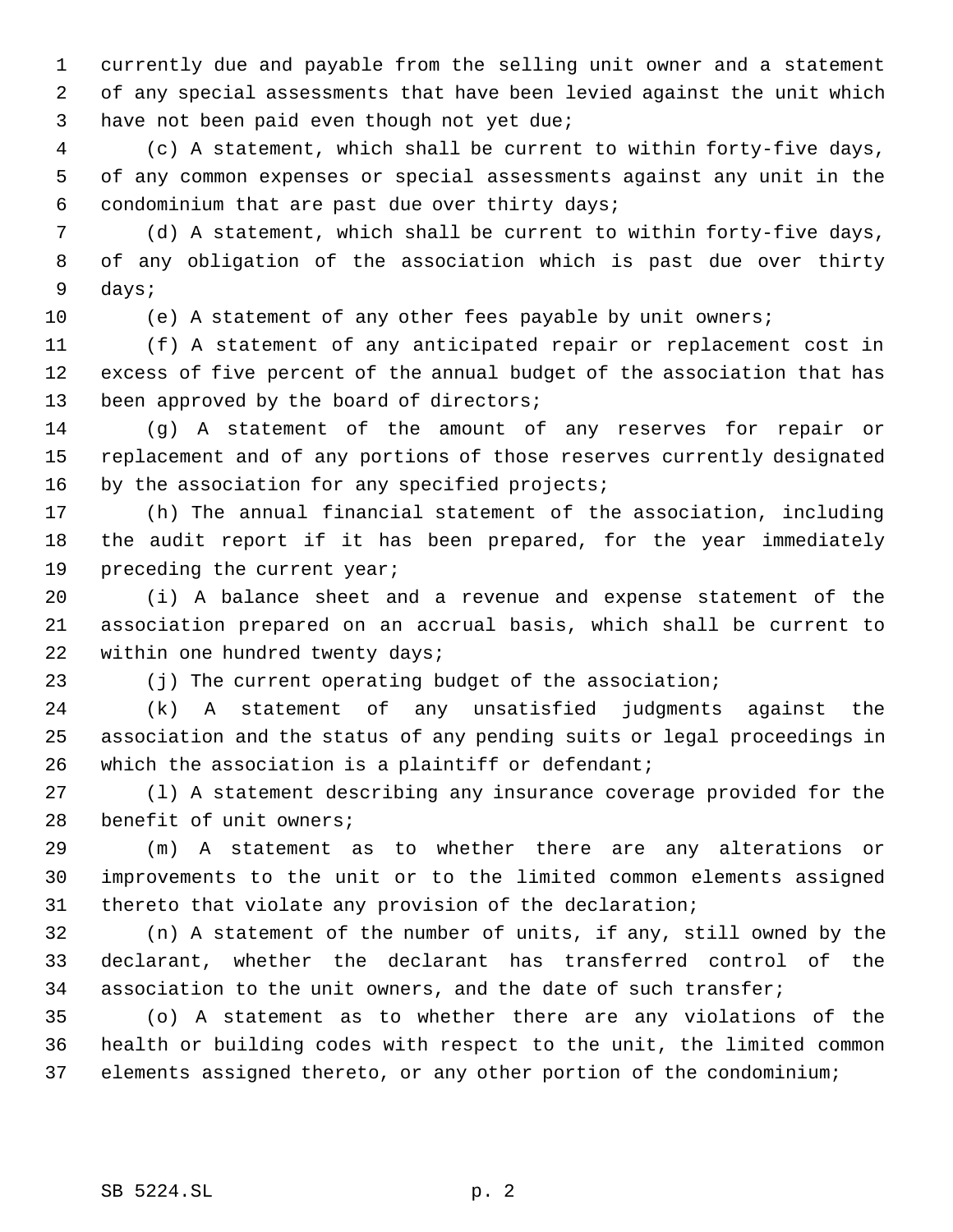(p) A statement of the remaining term of any leasehold estate affecting the condominium and the provisions governing any extension or renewal thereof;

 (q) A copy of the declaration, the bylaws, the rules or regulations of the association, the association's current reserve study, if any, and any other information reasonably requested by mortgagees of prospective purchasers of units. Information requested generally by the federal national mortgage association, the federal home loan bank board, the government national mortgage association, the veterans administration and the department of housing and urban development shall be deemed reasonable, provided such information is reasonably available to the association;

 (r) A statement, as required by RCW 64.35.210, as to whether the units or common elements of the condominium are covered by a qualified warranty, and a history of claims under any such warranty; and

 (s) If the association does not have a reserve study that has been prepared in accordance with RCW 64.34.380 and 64.34.382 or its governing documents, the following disclosure:

 "This association does not have a current reserve study. The lack of a current reserve study poses certain risks to you, the purchaser. Insufficient reserves may, under some circumstances, require you to pay on demand as a special assessment your share of common expenses for the cost of major maintenance, repair, or replacement of a common element."

 (2) The association, within ten days after a request by a unit owner, and subject to payment of any fee imposed pursuant to RCW 64.34.304(1)(l), shall furnish a resale certificate signed by an officer or authorized agent of the association and containing the information necessary to enable the unit owner to comply with this section. For the purposes of this chapter, a reasonable charge for the 31 preparation of a resale certificate may not exceed ((one-hundred 32 fifty)) two hundred seventy-five dollars. The association may charge a unit owner a nominal fee for updating a resale certificate within six months of the unit owner's request. The unit owner shall also sign the certificate but the unit owner is not liable to the purchaser for any erroneous information provided by the association and included in the certificate unless and to the extent the unit owner had actual knowledge thereof.

p. 3 SB 5224.SL